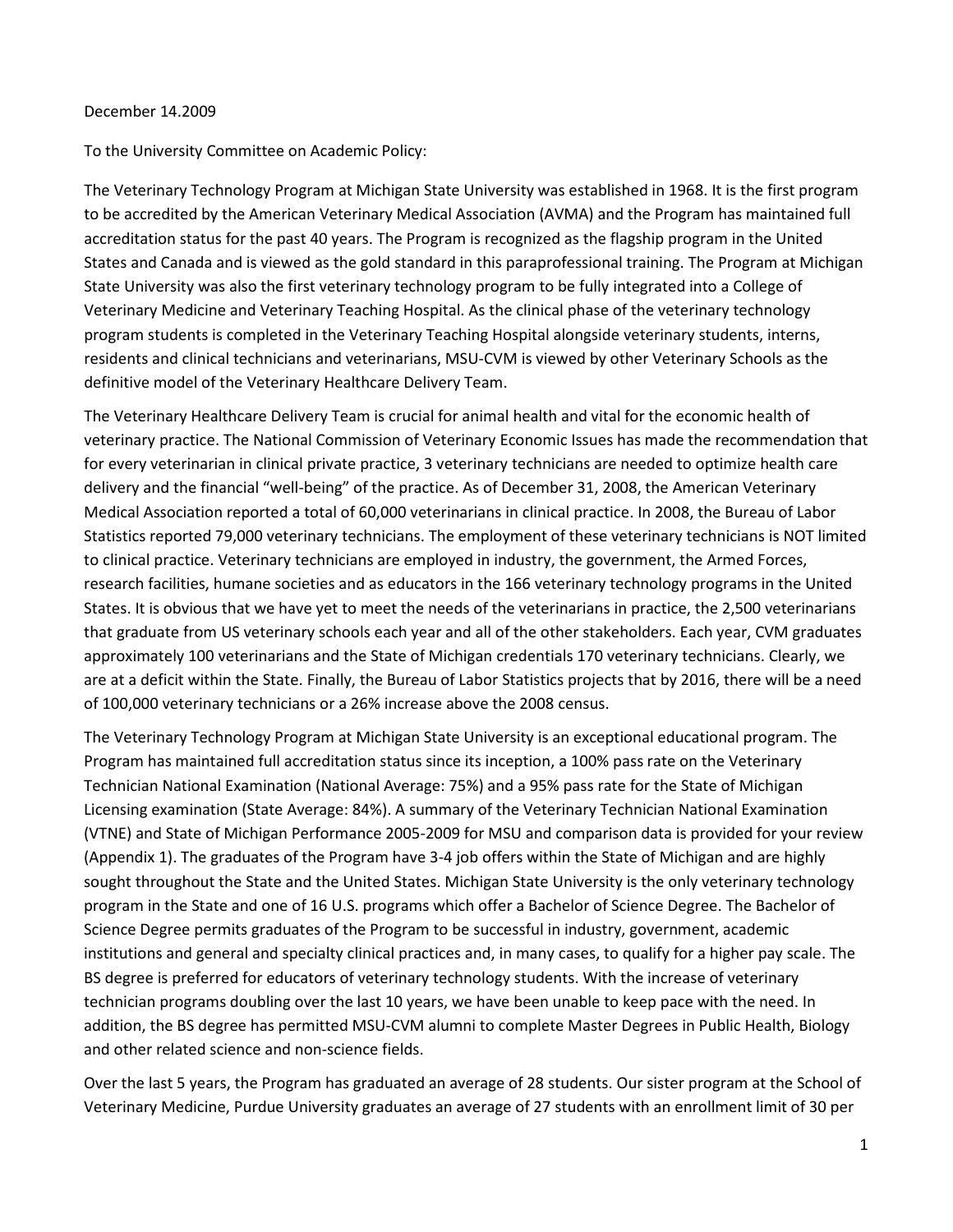year. The Purdue Veterinary Technology Program, which was modeled after the MSU Program, was accredited in 1976 and is the only other Program integrated into a College of Veterinary Medicine. The Purdue Program faculty is 7.5 FTE (4.5 DVM, 3.0 VT). The Veterinary Technology Program faculty at MSU is 5.75 FTE (1.5 DVM, 4.25 Veterinary Technician) and delivers 50 credits which include 19 laboratory sections of didactic veterinary technology course work per year. The low faculty to student ratio is crucial in meeting the requirements of our external AVMA accrediting body. Each student must be assessed for clinical competency in over 250 psychomotor skills in 9 domain categories. In addition to the psychomotor skills, each student must be assessed for decision-making abilities (i.e. integrated judgment and problem-solving skills) for each domain. It is difficult to assess a student's ability to determine a patient's anesthetic risk status, the appropriate anesthetic protocols to be used and management concerns in a multiple choice examination format. For consistency purposes, the AVMA requires the assessment and completion of these essential skills in the pre-clinical phase of instruction. Also, and even more importantly, the AVMA requires that the faculty student ratio ensures time on task and safety of students, animals and instructors. Novice students must practice and perform physical tasks on all animals ranging from a 1,500 pound cow to a 10 pound unhappy, fractious cat. The safety and well-being of the student and animal is paramount…the faculty are there to ensure their safety and well-being.

The Veterinary Technology Program is a limited enrollment major with a competitive secondary application process. Based on capacity within the Program and Veterinary Teaching Hospital, the enrollment limit is 40 students per year. The "optimal" student enrollment is 30-32 students per year. Students apply to the Program by January 15th for Fall Semester admission of the same calendar year. As of Friday, December  $11<sup>th</sup>$ , there are 115 applications pending. Thirty-seven of the applicants are current MSU students or MSU alumni. Seven of the applicants have already earned MSU degrees and are applying for a second degree, 15 are in other majors on campus, 10 applicants are Veterinary Technology Majors and for 5 applicants, administrative access is denied. Also, there are 32 MSU students declaring Veterinary Technology as their major preference code that have not submitted an application. In addition, it is estimated that 7-10 students in the Veterinary Technology Program Year One class will be recessed due to academic difficulties and will return in Fall 2010. Even with a maximum enrollment of 40 students, the Program will not be able to accommodate MSU students or attend to our strong transfer student population with one additional admission cycle.

The salary and supplies budget for Program Faculty (5.75 FTE) is \$450,000 per year or 2.1% of current CVM General Fund Distribution. It is estimated that two additional admission cycles are needed to attend to the educational goals of current MSU students. Completion of pre-clinical and clinical phases will not occur until Spring Semester 2014. A minimum of 1.8 million dollars will be expended before a "savings" is realized.

On October, 28, 2009, the Program was informed that its discontinuation was a component of the CVM's strategic response to the mandated budget reductions. On October  $29<sup>th</sup>$ , the decision was shared with the Program students by the Program Director and through an email from Dean Brown, to the College on October 30<sup>th</sup>. The moratorium was not viewed or discussed by CVM Curriculum Committee.

The Program students, faculty and I oppose the moratorium on admissions and the discontinuation of the Program. We believe that this decision will have serious long-term negative ramifications on the College, the University and the Veterinary Profession.

Sincerely, Helene E. Pazak MS, DVM, PhD, DACVN Director, Veterinary Technology Program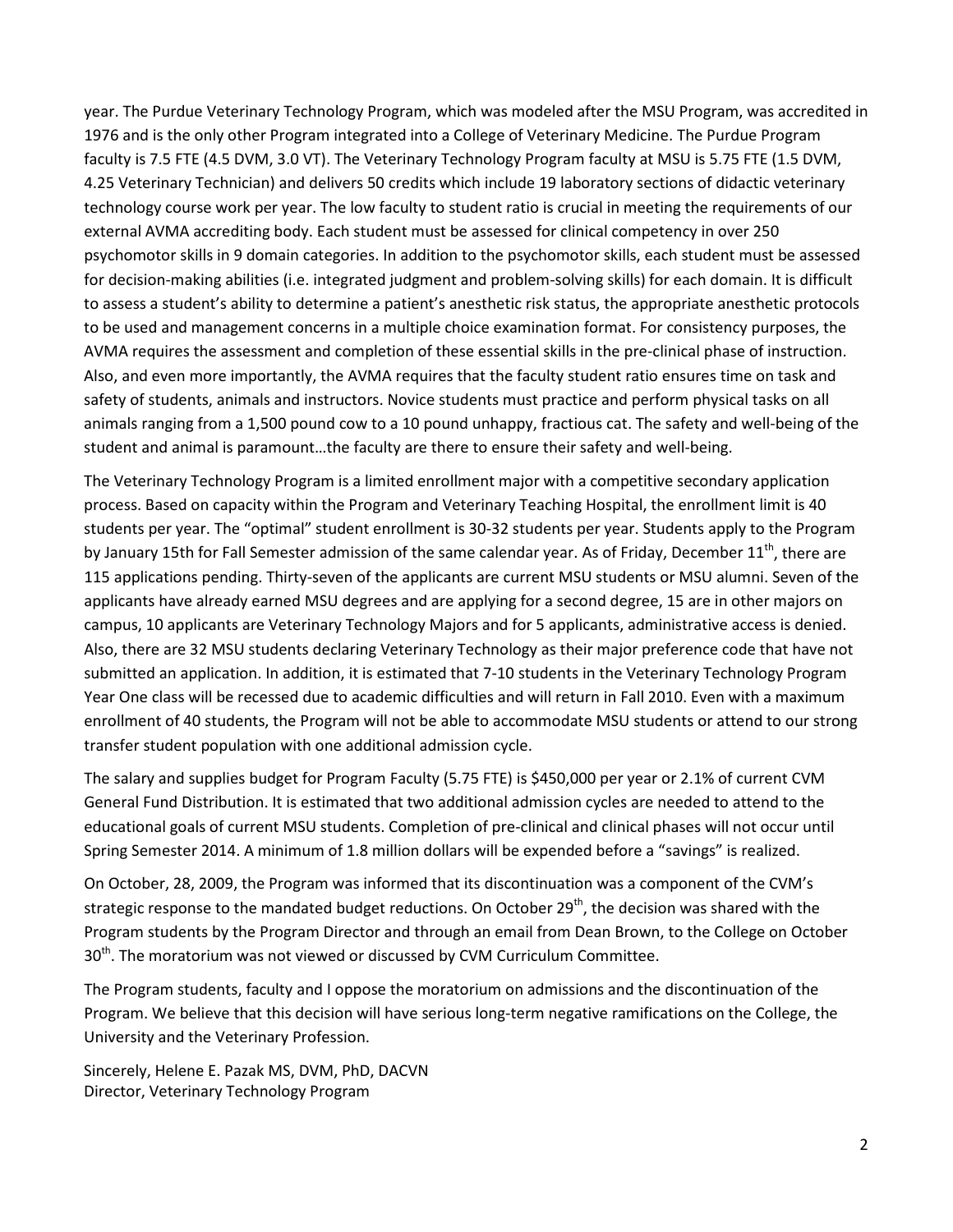Appendix 1: Veterinary Technician National Examination (VTNE) and State of Michigan Performance 2005-2009 for MSU